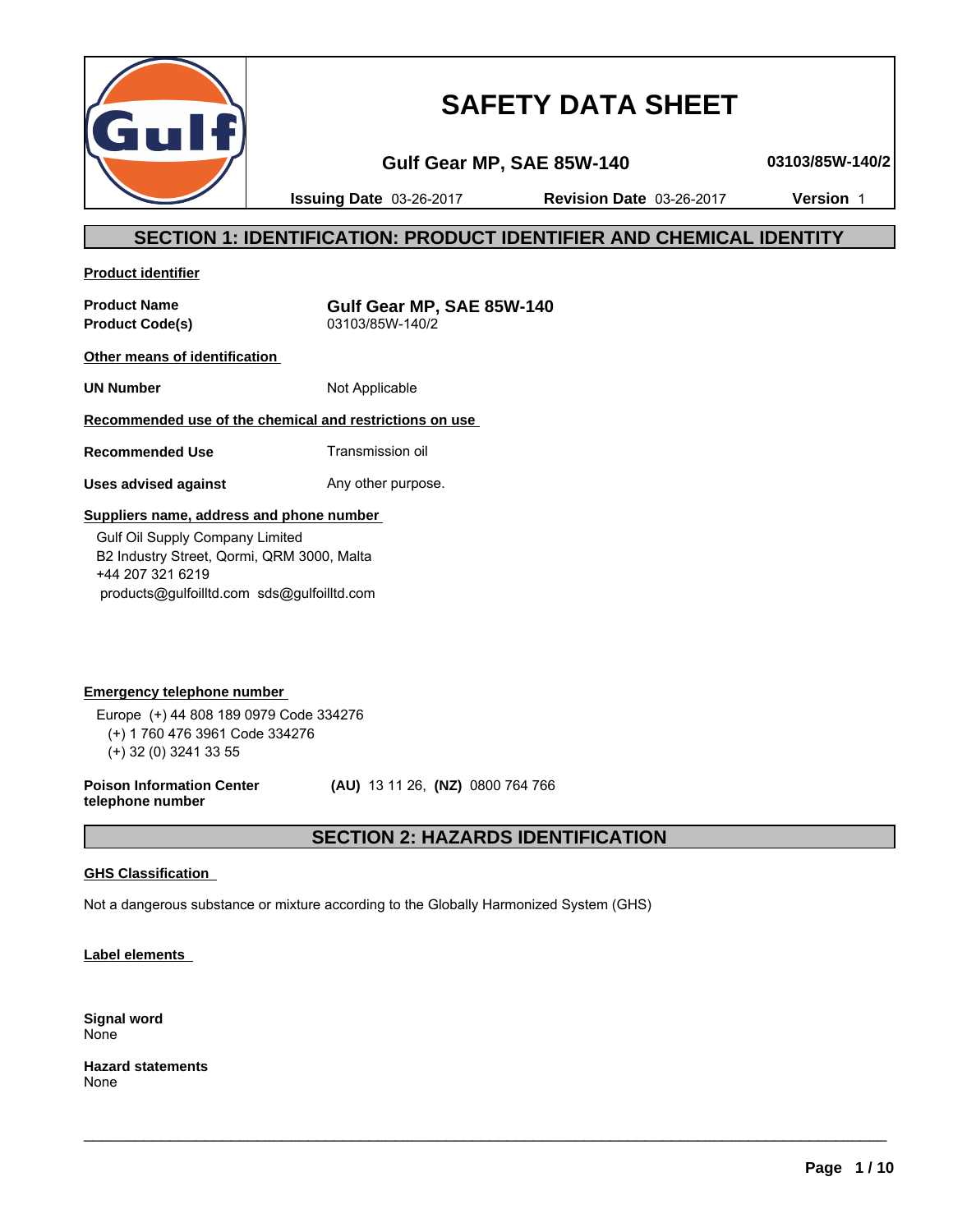#### **Precautionary Statements** None

#### **Other hazards**

Causes mild skin irritation Harmful to aquatic life with long lasting effects May cause sensitization of susceptible persons by skin contact

## **SECTION 3: COMPOSITION/INFORMATION ON INGREDIENTS**

 $\_$  ,  $\_$  ,  $\_$  ,  $\_$  ,  $\_$  ,  $\_$  ,  $\_$  ,  $\_$  ,  $\_$  ,  $\_$  ,  $\_$  ,  $\_$  ,  $\_$  ,  $\_$  ,  $\_$  ,  $\_$  ,  $\_$  ,  $\_$  ,  $\_$  ,  $\_$  ,  $\_$  ,  $\_$  ,  $\_$  ,  $\_$  ,  $\_$  ,  $\_$  ,  $\_$  ,  $\_$  ,  $\_$  ,  $\_$  ,  $\_$  ,  $\_$  ,  $\_$  ,  $\_$  ,  $\_$  ,  $\_$  ,  $\_$  ,

This product is a mixture. Health hazard information is based on its ingredients

| Chemical name                                                    | <b>CAS No</b> | Weight-%         |
|------------------------------------------------------------------|---------------|------------------|
| Highly refined base oil (Viscosity $>20.5$ cSt @40 $^{\circ}$ C) |               | 100%<br>$60\%$ - |
| I, low viscosity base oil (Viscosity <7 cSt<br>Highly refined,   |               | 1% - 2.5%        |
| $@40^{\circ}$ C)                                                 |               |                  |

#### **Additional information**

Product containing mineral oil with less than 3% DMSO extract as measured by IP 346 See Section 15 for additional information on base oils.

The remaining composition is a mixture of non-classified ingredients or additives below the threshold for disclosure

## **SECTION 4: FIRST AID MEASURES**

#### **Description of first-aid measures**

| <b>General advice</b>                                                  | May produce an allergic reaction. When symptoms persist or in all cases of doubt seek<br>medical advice.                                                                                                  |  |  |
|------------------------------------------------------------------------|-----------------------------------------------------------------------------------------------------------------------------------------------------------------------------------------------------------|--|--|
| <b>Inhalation</b>                                                      | Move to fresh air.                                                                                                                                                                                        |  |  |
| <b>Skin contact</b>                                                    | Wash off immediately with plenty of water for at least 15 minutes. Remove and wash<br>contaminated clothing before re-use. May cause an allergic skin reaction. If symptoms<br>persist, call a physician. |  |  |
| Eye contact                                                            | Rinse thoroughly with plenty of water, also under the eyelids. Keep eye wide open while<br>rinsing.                                                                                                       |  |  |
| Ingestion                                                              | Clean mouth with water. Drink plenty of water. Do not induce vomiting without medical<br>advice.                                                                                                          |  |  |
| <b>Protection of First-aiders</b>                                      | Use personal protective equipment. Avoid contact with skin, eyes and clothing.                                                                                                                            |  |  |
| Most important symptoms and effects, both acute and delayed            |                                                                                                                                                                                                           |  |  |
| <b>Main Symptoms</b>                                                   | May cause allergic skin reaction                                                                                                                                                                          |  |  |
| Indication of immediate medical attention and special treatment needed |                                                                                                                                                                                                           |  |  |
| Notes to physician                                                     | May cause sensitization of susceptible persons. Treat symptomatically.                                                                                                                                    |  |  |
|                                                                        |                                                                                                                                                                                                           |  |  |

## **SECTION 5: FIRE FIGHTING MEASURES**

#### **Extinguishing media**

#### **Suitable Extinguishing Media**

Use extinguishing measures that are appropriate to local circumstances and the surrounding environment:, Use CO2, dry chemical, or foam, Water spray or fog, Cool containers / tanks with water spray

 $\_$  ,  $\_$  ,  $\_$  ,  $\_$  ,  $\_$  ,  $\_$  ,  $\_$  ,  $\_$  ,  $\_$  ,  $\_$  ,  $\_$  ,  $\_$  ,  $\_$  ,  $\_$  ,  $\_$  ,  $\_$  ,  $\_$  ,  $\_$  ,  $\_$  ,  $\_$  ,  $\_$  ,  $\_$  ,  $\_$  ,  $\_$  ,  $\_$  ,  $\_$  ,  $\_$  ,  $\_$  ,  $\_$  ,  $\_$  ,  $\_$  ,  $\_$  ,  $\_$  ,  $\_$  ,  $\_$  ,  $\_$  ,  $\_$  ,

#### **Extinguishing media which shall not be used for safety reasons**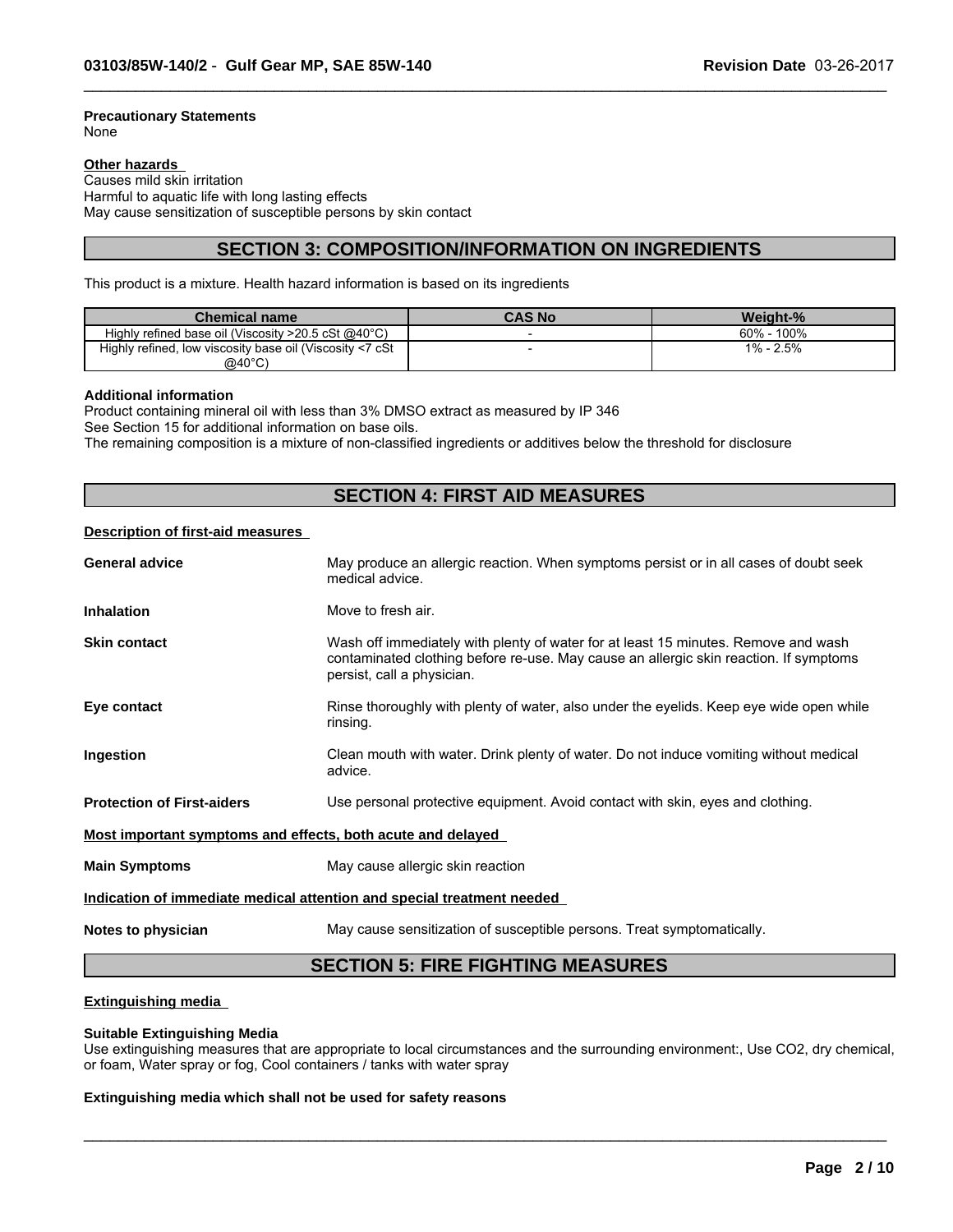Do not use a solid water stream as it may scatter and spread fire

#### **Specific hazards arising from the chemical**

In the event of fire and/or explosion do not breathe fumes. Carbon monoxide, carbon dioxide and unburned hydrocarbons (smoke). Thermal decomposition can lead to release of irritating gases and vapors. This material creates a fire hazard because it floats on water.

 $\_$  ,  $\_$  ,  $\_$  ,  $\_$  ,  $\_$  ,  $\_$  ,  $\_$  ,  $\_$  ,  $\_$  ,  $\_$  ,  $\_$  ,  $\_$  ,  $\_$  ,  $\_$  ,  $\_$  ,  $\_$  ,  $\_$  ,  $\_$  ,  $\_$  ,  $\_$  ,  $\_$  ,  $\_$  ,  $\_$  ,  $\_$  ,  $\_$  ,  $\_$  ,  $\_$  ,  $\_$  ,  $\_$  ,  $\_$  ,  $\_$  ,  $\_$  ,  $\_$  ,  $\_$  ,  $\_$  ,  $\_$  ,  $\_$  ,

#### **Hazardous decomposition products**

Incomplete combustion and thermolysis produces potentially toxic gases such as carbon monoxide and carbon dioxide

#### **Advice for firefighters**

#### **Special protective equipment for fire-fighters**

As in any fire, wear self-contained breathing apparatus pressure-demand, MSHA/NIOSH (approved or equivalent) and full protective gear

### **SECTION 6: ACCIDENTAL RELEASE MEASURES**

#### **Personal precautions, protective equipment and emergency procedures**

Remove all sources of ignition. Ensure adequate ventilation. Use personal protective equipment. Avoid contact with skin, eyes and clothing.

**Advice for non-emergency personnel** Material can create slippery conditions.

**Advice for emergency responders** For personal protection see section 8.

#### **Environmental precautions**

Prevent further leakage or spillage if safe to do so. Do not flush into surface water or sanitary sewer system.

#### **Methods and materials for containment and cleaning up**

Soak up with inert absorbent material (e.g. sand, silica gel, acid binder, universal binder, sawdust). Dike to collect large liquid spills.

#### **Reference to other sections**

See Section 8/12/13 for additional information

## **SECTION 7: HANDLING AND STORAGE**

#### **Precautions for safe handling**

Ensure adequate ventilation. Do not eat, drink or smoke when using this product. Handle in accordance with good industrial hygiene and safety practice. Wear personal protective equipment. Avoid contact with skin, eyes and clothing. Remove and wash contaminated clothing before re-use. Keep away from open flames, hot surfaces and sources of ignition.

#### **Conditions for safe storage, including any incompatibilities**

#### **Technical measures/Storage conditions**

Keep containers tightly closed in a dry, cool and well-ventilated place. Keep away from open flames, hot surfaces and sources of ignition.

 $\_$  ,  $\_$  ,  $\_$  ,  $\_$  ,  $\_$  ,  $\_$  ,  $\_$  ,  $\_$  ,  $\_$  ,  $\_$  ,  $\_$  ,  $\_$  ,  $\_$  ,  $\_$  ,  $\_$  ,  $\_$  ,  $\_$  ,  $\_$  ,  $\_$  ,  $\_$  ,  $\_$  ,  $\_$  ,  $\_$  ,  $\_$  ,  $\_$  ,  $\_$  ,  $\_$  ,  $\_$  ,  $\_$  ,  $\_$  ,  $\_$  ,  $\_$  ,  $\_$  ,  $\_$  ,  $\_$  ,  $\_$  ,  $\_$  ,

**Incompatible materials** Oxidizing agent

**Recommended Use** Transmission oil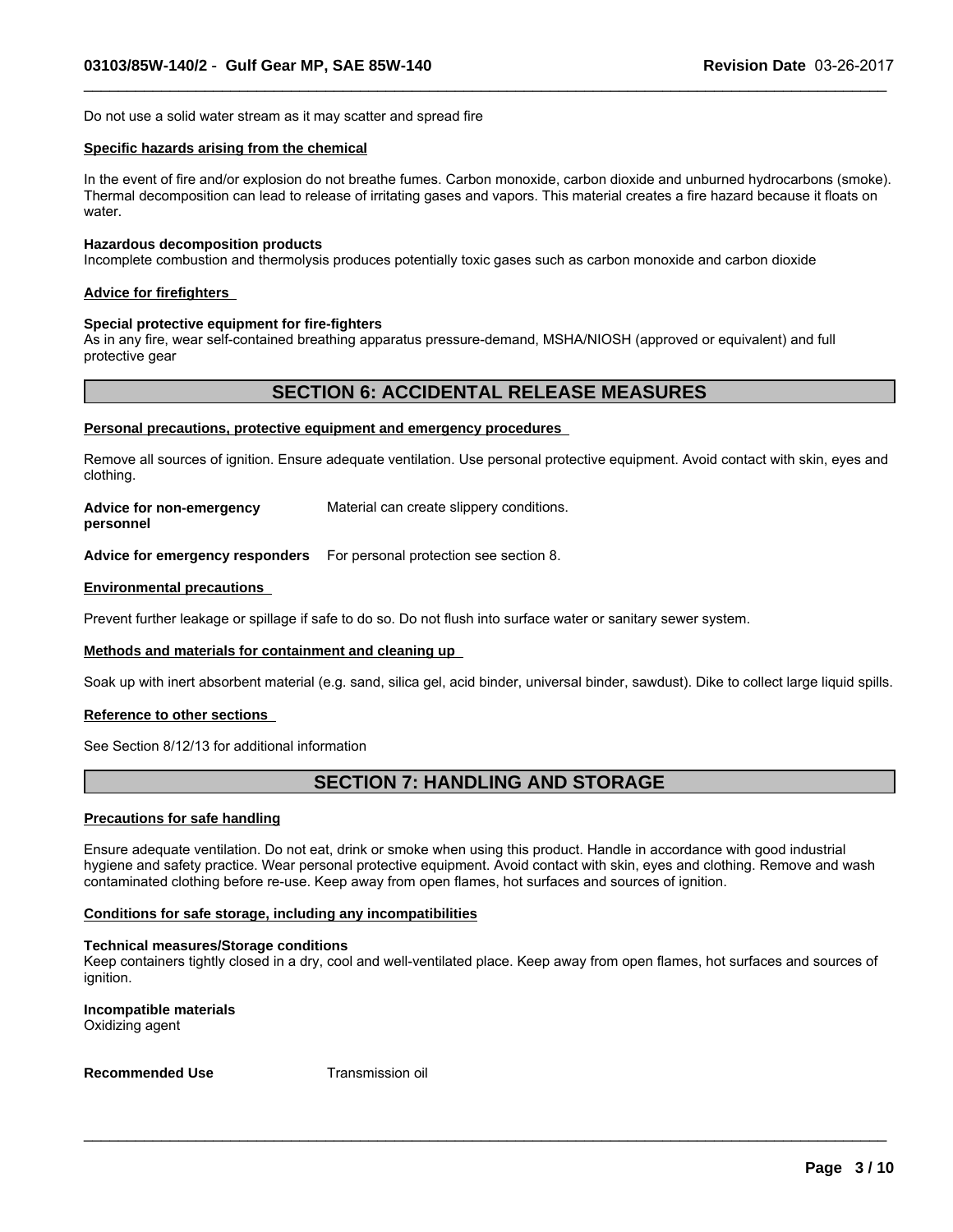## **SECTION 8: EXPOSURE CONTROLS/PERSONAL PROTECTION**

 $\_$  ,  $\_$  ,  $\_$  ,  $\_$  ,  $\_$  ,  $\_$  ,  $\_$  ,  $\_$  ,  $\_$  ,  $\_$  ,  $\_$  ,  $\_$  ,  $\_$  ,  $\_$  ,  $\_$  ,  $\_$  ,  $\_$  ,  $\_$  ,  $\_$  ,  $\_$  ,  $\_$  ,  $\_$  ,  $\_$  ,  $\_$  ,  $\_$  ,  $\_$  ,  $\_$  ,  $\_$  ,  $\_$  ,  $\_$  ,  $\_$  ,  $\_$  ,  $\_$  ,  $\_$  ,  $\_$  ,  $\_$  ,  $\_$  ,

#### **Control parameters**

#### **Exposure Limits**

| <b>Chemical name</b>                          | <b>Australia</b> | New Zealand                  | <b>New Zealand - Biological Exposure</b><br>Indices (BEI) |
|-----------------------------------------------|------------------|------------------------------|-----------------------------------------------------------|
| Highly refined base oil (Viscosity >20.5 cSt) |                  | TWA: $5 \text{ mg/m}^3$      |                                                           |
| $@40^{\circ}$ C)                              |                  | $STEL: 10$ ma/m <sup>3</sup> |                                                           |
| Highly refined, low viscosity base oil        |                  | TWA: $5 \text{ mg/m}^3$      |                                                           |
| (Viscosity <7 cSt $@40^{\circ}$ C)            |                  | STEL: $10 \text{ mg/m}^3$    |                                                           |

*Australia - Workplace Exposure Standards for Airborne Contaminants. New Zealand - Workplace Exposure Standards and Biological Exposure Indices.*

#### **Appropriate engineering controls**

| <b>Engineering controls</b>                                                      | Ensure adequate ventilation, especially in confined areas.                                                                                                                                                                                                                                                                                                  |
|----------------------------------------------------------------------------------|-------------------------------------------------------------------------------------------------------------------------------------------------------------------------------------------------------------------------------------------------------------------------------------------------------------------------------------------------------------|
|                                                                                  | Individual protection measures, such as personal protective equipment                                                                                                                                                                                                                                                                                       |
| <b>Eye/face protection</b><br>Skin and body protection<br><b>Hand Protection</b> | Safety glasses with side-shields.<br>Long sleeved clothing.<br>Protective gloves. Please observe the instructions regarding permeability and breakthrough<br>time which are provided by the supplier of the gloves. Also take into consideration the<br>specific local conditions under which the product is used, such as the danger of cuts,<br>abrasion. |
| <b>Respiratory protection</b>                                                    | No special protective equipment required. In case of mist, spray or aerosol exposure wear<br>suitable personal respiratory protection and protective suit.                                                                                                                                                                                                  |
| <b>Hygiene measures</b>                                                          | Regular cleaning of equipment, work area and clothing is recommended.                                                                                                                                                                                                                                                                                       |
| <b>Environmental Exposure Controls</b><br><b>Thermal hazards</b>                 | No special environmental precautions required.<br>None under normal use conditions                                                                                                                                                                                                                                                                          |

## **SECTION 9: PHYSICAL AND CHEMICAL PROPERTIES**

**Information on basic physical and chemical properties** 

| <b>Physical state</b>            | liquid           | Appearance     | clear amber    |
|----------------------------------|------------------|----------------|----------------|
| Odor                             | Hydrocarbon-like | Odor threshold | Not Determined |
|                                  |                  |                |                |
| Property                         | Values           | Remarks        |                |
| рH                               | Not Determined   |                |                |
| Melting point / freezing point   | Not Determined   |                |                |
| Boiling point / boiling range    | Not Determined   |                |                |
| <b>Flash point</b>               | 218 °C / 424 °F  | ASTM D 92      |                |
| <b>Evaporation rate</b>          | Not Determined   |                |                |
| Flammability (solid, gas)        | Not Determined   |                |                |
|                                  |                  |                |                |
| <b>Flammability Limit in Air</b> |                  |                |                |
| Upper flammability limit:        | Not Determined   |                |                |
| Lower flammability limit:        | Not Determined   |                |                |
|                                  |                  |                |                |
| Vapor pressure                   | Not Determined   |                |                |
| Vapor density                    | Not Determined   |                |                |
|                                  |                  |                |                |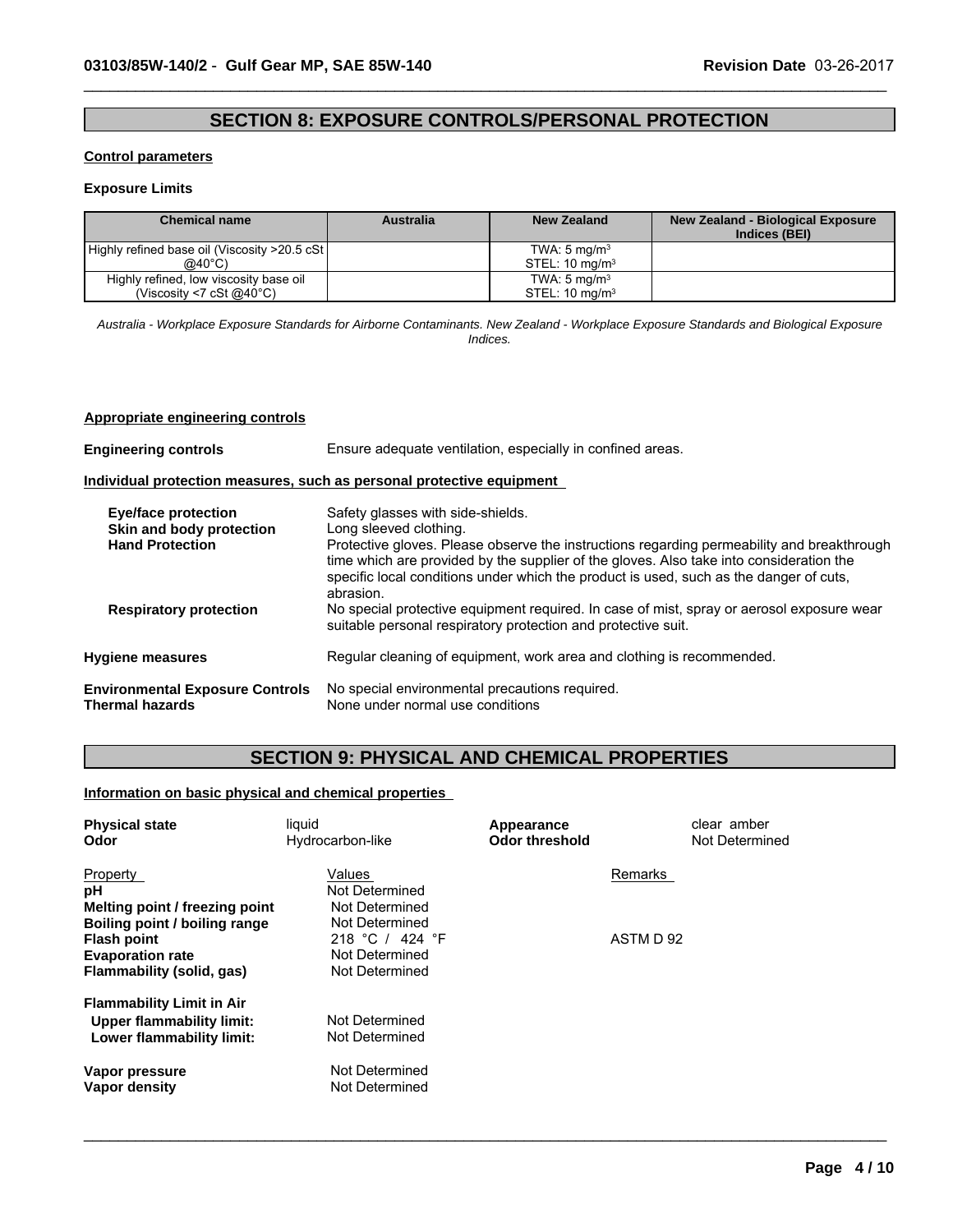| <b>Relative density</b><br>Solubility(ies)<br><b>Partition coefficient</b><br><b>Autoignition temperature</b><br>Decomposition temperature<br><b>Kinematic viscosity</b><br><b>Explosive properties</b><br><b>Oxidizing Properties</b> | 0.9131<br>Insoluble in water<br>Not Determined<br>Not Determined<br>Not Determined<br>396 cSt @ 40 °C<br>Not applicable<br>Not applicable | @15 $^{\circ}$ C<br>ASTM D445 |
|----------------------------------------------------------------------------------------------------------------------------------------------------------------------------------------------------------------------------------------|-------------------------------------------------------------------------------------------------------------------------------------------|-------------------------------|
| <b>Other Information</b>                                                                                                                                                                                                               |                                                                                                                                           |                               |
| Viscosity, kinematic (100°C)<br><b>Pour Point</b><br>VOC Content (ASTM E-1868-10)<br><b>VOC content</b>                                                                                                                                | 27.86 cSt @ 100 °C<br>$-18$ °C / 0 °F<br>Not Determined<br>Not Determined                                                                 | ASTM D445<br>ASTM D 97        |

## **SECTION 10: STABILITY AND REACTIVITY**

 $\_$  ,  $\_$  ,  $\_$  ,  $\_$  ,  $\_$  ,  $\_$  ,  $\_$  ,  $\_$  ,  $\_$  ,  $\_$  ,  $\_$  ,  $\_$  ,  $\_$  ,  $\_$  ,  $\_$  ,  $\_$  ,  $\_$  ,  $\_$  ,  $\_$  ,  $\_$  ,  $\_$  ,  $\_$  ,  $\_$  ,  $\_$  ,  $\_$  ,  $\_$  ,  $\_$  ,  $\_$  ,  $\_$  ,  $\_$  ,  $\_$  ,  $\_$  ,  $\_$  ,  $\_$  ,  $\_$  ,  $\_$  ,  $\_$  ,

#### **Reactivity**

None under normal use conditions

#### **Chemical stability**

Stable under normal conditions

### **Possibility of hazardous reactions**

None under normal use conditions

#### **Conditions to avoid**

Keep away from open flames, hot surfaces and sources of ignition, Extremes of temperature and direct sunlight

#### **Incompatible materials**

Oxidizing agent

#### **Hazardous decomposition products**

Incomplete combustion and thermolysis produces potentially toxic gases such as carbon monoxide and carbon dioxide.

## **SECTION 11: TOXICOLOGICAL INFORMATION**

#### **Information on the likely routes of exposure**

**Product Information - Principle Routes of Exposure**

**Inhalation** None known

**Eye contact** None known

**Skin contact** Repeated or prolonged skin contact may cause allergic reactions with susceptible persons

 $\_$  ,  $\_$  ,  $\_$  ,  $\_$  ,  $\_$  ,  $\_$  ,  $\_$  ,  $\_$  ,  $\_$  ,  $\_$  ,  $\_$  ,  $\_$  ,  $\_$  ,  $\_$  ,  $\_$  ,  $\_$  ,  $\_$  ,  $\_$  ,  $\_$  ,  $\_$  ,  $\_$  ,  $\_$  ,  $\_$  ,  $\_$  ,  $\_$  ,  $\_$  ,  $\_$  ,  $\_$  ,  $\_$  ,  $\_$  ,  $\_$  ,  $\_$  ,  $\_$  ,  $\_$  ,  $\_$  ,  $\_$  ,  $\_$  ,

**Ingestion** None known

### **Numerical measures of toxicity - Product Information**

| ATEmix (oral)   | >2000 mg/kg |  |
|-----------------|-------------|--|
| ATEmix (dermal) | >2000 mg/kg |  |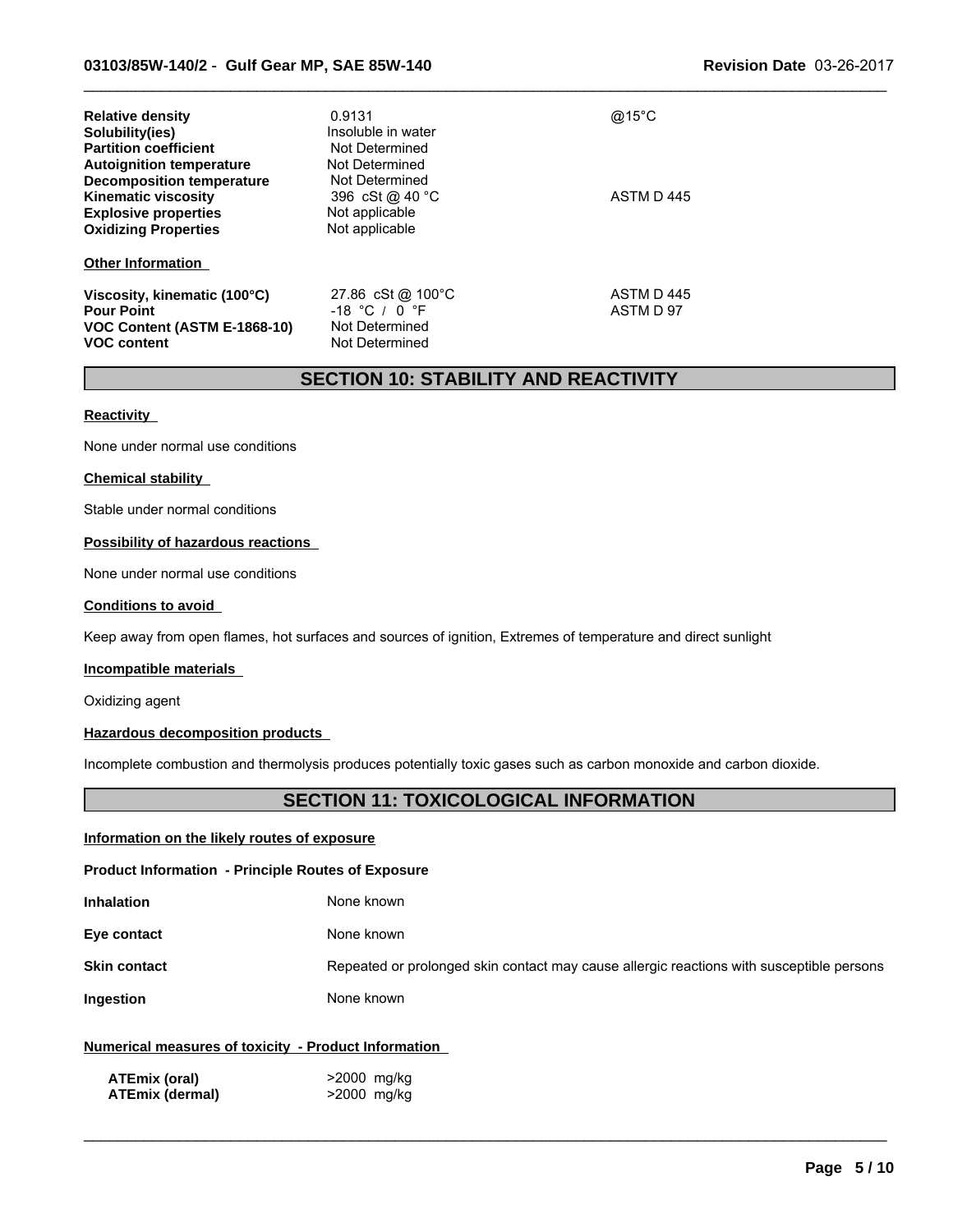#### **Acute toxicity - Product Information**

Product does not present an acute toxicity hazard based on known or supplied information.

#### **Acute toxicity - Component Information**

| <b>Chemical name</b>                   | Oral LD50   | Dermal LD50 | <b>Inhalation LC50</b> |
|----------------------------------------|-------------|-------------|------------------------|
| Highly refined base oil (Viscosity     | >2000 mg/kg | >2000 mg/kg |                        |
| $>$ 20.5 cSt @40°C)                    |             |             |                        |
| Highly refined, low viscosity base oil | >2000 mg/kg | >2000 mg/kg |                        |
| (Viscosity <7 cSt $@40^{\circ}$ C)     |             |             |                        |

 $\_$  ,  $\_$  ,  $\_$  ,  $\_$  ,  $\_$  ,  $\_$  ,  $\_$  ,  $\_$  ,  $\_$  ,  $\_$  ,  $\_$  ,  $\_$  ,  $\_$  ,  $\_$  ,  $\_$  ,  $\_$  ,  $\_$  ,  $\_$  ,  $\_$  ,  $\_$  ,  $\_$  ,  $\_$  ,  $\_$  ,  $\_$  ,  $\_$  ,  $\_$  ,  $\_$  ,  $\_$  ,  $\_$  ,  $\_$  ,  $\_$  ,  $\_$  ,  $\_$  ,  $\_$  ,  $\_$  ,  $\_$  ,  $\_$  ,

#### **Delayed and immediate effects as well as chronic effects from short and long-term exposure**

| <b>Skin corrosion/irritation</b>                                                      | Based on available data, the classification criteria are not met.                                                                               |
|---------------------------------------------------------------------------------------|-------------------------------------------------------------------------------------------------------------------------------------------------|
| Serious eye damage/eye irritation                                                     | Based on available data, the classification criteria are not met.                                                                               |
| <b>Sensitization</b><br><b>Respiratory Sensitization</b><br><b>Skin sensitization</b> | Based on available data, the classification criteria are not met.<br>Repeated contact may cause allergic reactions in very susceptible persons. |
| Germ cell mutagenicity                                                                | Based on available data, the classification criteria are not met.                                                                               |
| Carcinogenicity                                                                       | Based on available data, the classification criteria are not met.                                                                               |
| <b>Reproductive toxicity</b>                                                          | Based on available data, the classification criteria are not met.                                                                               |
| Specific target organ systemic<br>toxicity (single exposure)                          | Based on available data, the classification criteria are not met                                                                                |
| Specific target organ systemic<br>toxicity (repeated exposure)                        | Based on available data, the classification criteria are not met                                                                                |
| <b>Aspiration hazard</b>                                                              | Based on available data, the classification criteria are not met.                                                                               |
| <b>Exposure levels</b>                                                                | See section 8 for more information                                                                                                              |
| Interactive effects                                                                   | None known                                                                                                                                      |

## **SECTION 12: ECOLOGICAL INFORMATION**

#### **Toxicity**

No special environmental measures are necessary

| <b>Chemical name</b>                        | Algae/aguatic plants | <b>Fish</b>     | Toxicitv to<br>microorganisms | Crustacea       |
|---------------------------------------------|----------------------|-----------------|-------------------------------|-----------------|
| Highly refined base oil                     | >100: 72 h mg/L      | >100: 96 h mg/L |                               | >100: 48 h mg/L |
| $\vert$ (Viscosity >20.5 cSt @40°C) $\vert$ |                      |                 |                               |                 |

 $\_$  ,  $\_$  ,  $\_$  ,  $\_$  ,  $\_$  ,  $\_$  ,  $\_$  ,  $\_$  ,  $\_$  ,  $\_$  ,  $\_$  ,  $\_$  ,  $\_$  ,  $\_$  ,  $\_$  ,  $\_$  ,  $\_$  ,  $\_$  ,  $\_$  ,  $\_$  ,  $\_$  ,  $\_$  ,  $\_$  ,  $\_$  ,  $\_$  ,  $\_$  ,  $\_$  ,  $\_$  ,  $\_$  ,  $\_$  ,  $\_$  ,  $\_$  ,  $\_$  ,  $\_$  ,  $\_$  ,  $\_$  ,  $\_$  ,

#### **Persistence and degradability**

The product is not readily biodegradable, but it can be degraded by micro-organisms, it is regarded as being inherently biodegradable.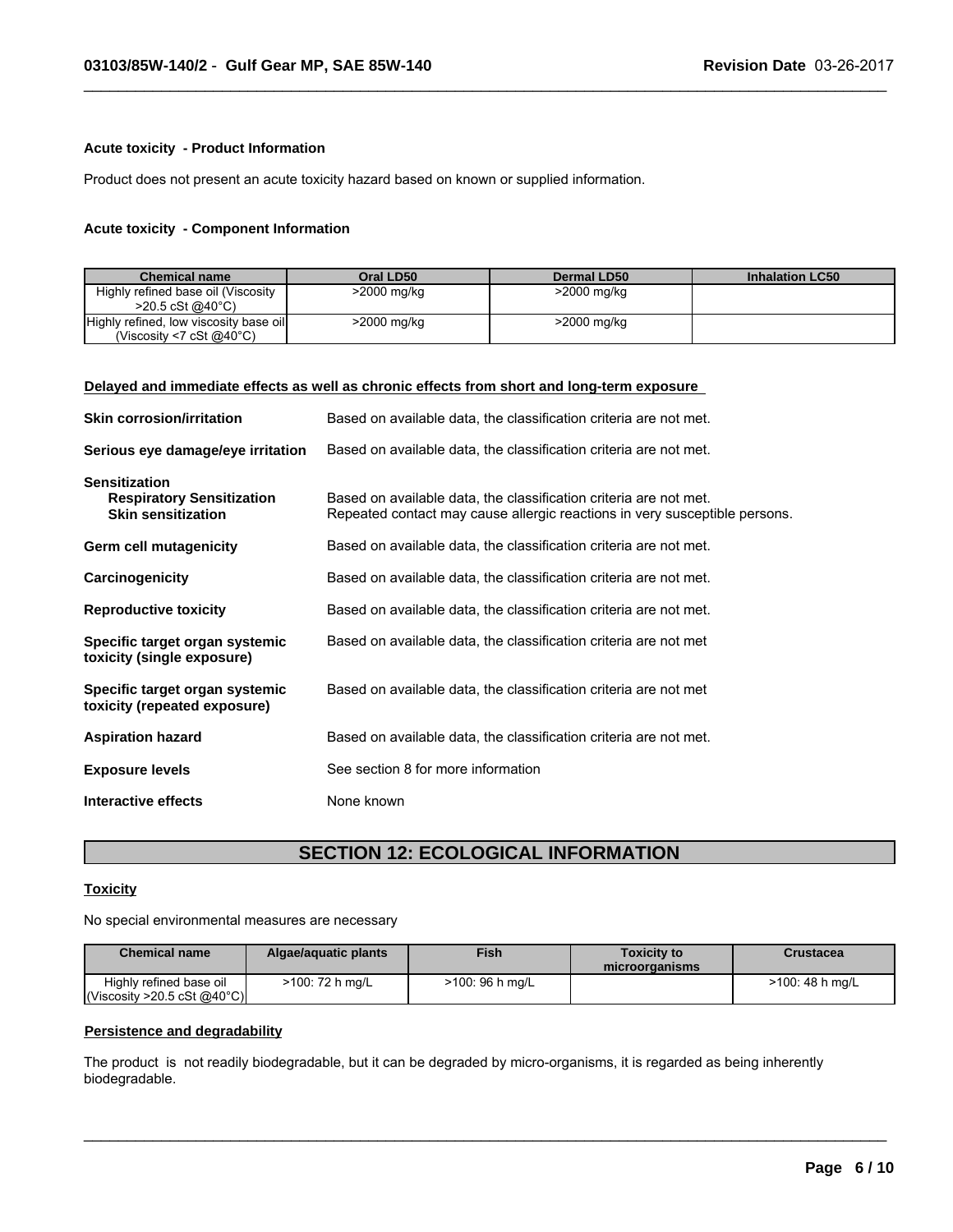#### **Bioaccumulative potential**

No information available

#### **Mobility**

The product is insoluble and floats on water

#### **Other adverse effects**

None known

## **SECTION 13: DISPOSAL CONSIDERATIONS**

 $\_$  ,  $\_$  ,  $\_$  ,  $\_$  ,  $\_$  ,  $\_$  ,  $\_$  ,  $\_$  ,  $\_$  ,  $\_$  ,  $\_$  ,  $\_$  ,  $\_$  ,  $\_$  ,  $\_$  ,  $\_$  ,  $\_$  ,  $\_$  ,  $\_$  ,  $\_$  ,  $\_$  ,  $\_$  ,  $\_$  ,  $\_$  ,  $\_$  ,  $\_$  ,  $\_$  ,  $\_$  ,  $\_$  ,  $\_$  ,  $\_$  ,  $\_$  ,  $\_$  ,  $\_$  ,  $\_$  ,  $\_$  ,  $\_$  ,

#### **Safe handling and disposal methods**

Dispose of in accordance with local regulations

#### **Disposal of any contaminated packaging**

Empty containers should be taken to an approved waste handling site for recycling or disposal. Observe all label precautions until container is cleaned, reconditioned or destroyed.

#### **Environmental regulations**

No information available

# **SECTION 14: TRANSPORT INFORMATION** ADG Not regulated **IMDG** Not regulated **IATA** Not regulated **SECTION 15: REGULATORY INFORMATION**

#### **Safety, health and environmental regulations/legislation specific for the substance or mixture**

#### **National regulations**

#### **Australia**

Model Work Health and Safety Regulations (2016). Preparation of Safety Data Sheets for Hazardous Chemicals Code of Practice (2011).

#### **Standard for Uniform Scheduling of Medicines and Poisons (SUSMP)**

No poisons schedule number allocated

#### **New Zealand**

Hazardous Substances Regulation 2001.

**HSNO Approval Number:** 

**New Zealand** Lubricants, Lubricant Additives, Coolants and Anti-freeze Agents (Subsidiary Hazard) Group Standard 2006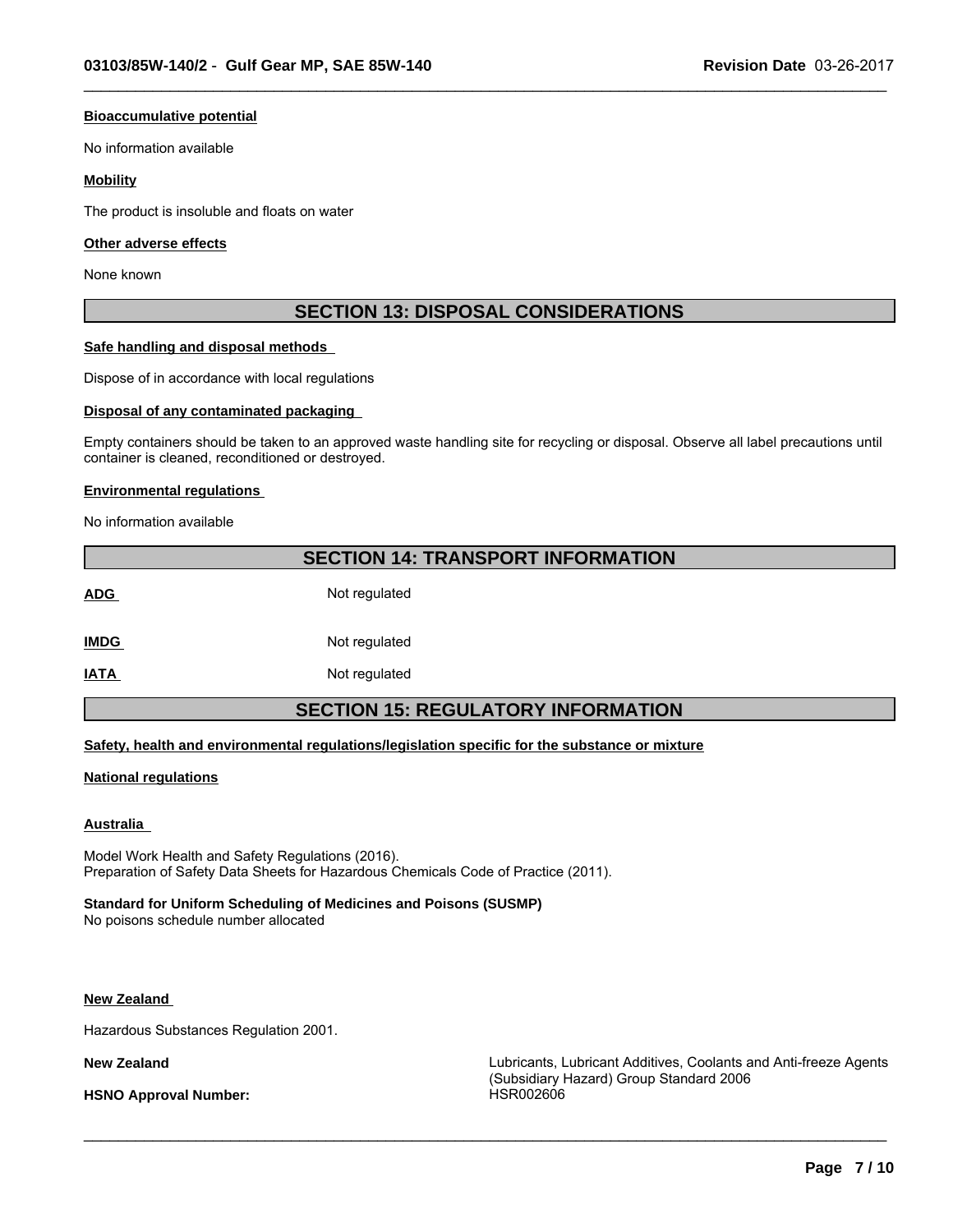#### **HSNO Hazard Classification:** 6.3B, 9.1C

 $\_$  ,  $\_$  ,  $\_$  ,  $\_$  ,  $\_$  ,  $\_$  ,  $\_$  ,  $\_$  ,  $\_$  ,  $\_$  ,  $\_$  ,  $\_$  ,  $\_$  ,  $\_$  ,  $\_$  ,  $\_$  ,  $\_$  ,  $\_$  ,  $\_$  ,  $\_$  ,  $\_$  ,  $\_$  ,  $\_$  ,  $\_$  ,  $\_$  ,  $\_$  ,  $\_$  ,  $\_$  ,  $\_$  ,  $\_$  ,  $\_$  ,  $\_$  ,  $\_$  ,  $\_$  ,  $\_$  ,  $\_$  ,  $\_$  ,

#### **International Regulations**

**Ozone-depleting substances (ODS)** Not applicable

**Persistent Organic Pollutants** Not applicable

**Chemicals Subject to Prior Informed Consent (PIC)** Not applicable

#### **International Inventories**

 **TSCA** - United States Toxic Substances Control Act Section 8(b) Inventory All ingredients are on the inventory or exempt from listing

 **DSL/NDSL** - Canadian Domestic Substances List/Non-Domestic Substances List All ingredients are on the inventory or exempt from listing

 **AICS** - Australian Inventory of Chemical Substances All ingredients are on the inventory or exempt from listing

 **PICCS** - Philippines Inventory of Chemicals and Chemical Substances All ingredients are on the inventory or exempt from listing

 **KECL** - Korean Existing and Evaluated Chemical Substances All ingredients are on the inventory or exempt from listing

 **IECSC** - China Inventory of Existing Chemical Substances All ingredients are on the inventory or exempt from listing

 **ENCS** - Japan Existing and New Chemical Substances All ingredients are on the inventory or exempt from listing

 **TCSI** - Taiwan National Existing Chemical Inventory Contact supplier for inventory compliance status

 **NZIoC** - New Zealand Inventory of Chemicals All ingredients are on the inventory or exempt from listing

#### **Other Information**

**The highly refined base oil (Viscosity >20.5 cSt @40°C) contains one or more substance with the following CAS/EC numbers:**

| <b>Chemical name</b>                                      | <b>CAS No</b> | <b>EC-No</b> |
|-----------------------------------------------------------|---------------|--------------|
| Distillates (petroleum), solvent-refined heavy paraffinic | 64741-88-4    | 265-090-8    |
| Distillates (petroleum), solvent-refined light paraffinic | 64741-89-5    | 265-091-3    |
| Residual oils (petroleum), solvent deasphalted            | 64741-95-3    | 265-096-0    |
| Distillates (petroleum), solvent-refined heavy naphthenic | 64741-96-4    | 265-097-6    |
| Distillates (petroleum), solvent-refined light naphthenic | 64741-97-5    | 265-098-1    |
| Residual oils (petroleum), solvent-refined                | 64742-01-4    | 265-101-6    |
| Distillates (petroleum), hydrotreated heavy naphthenic    | 64742-52-5    | 265-155-0    |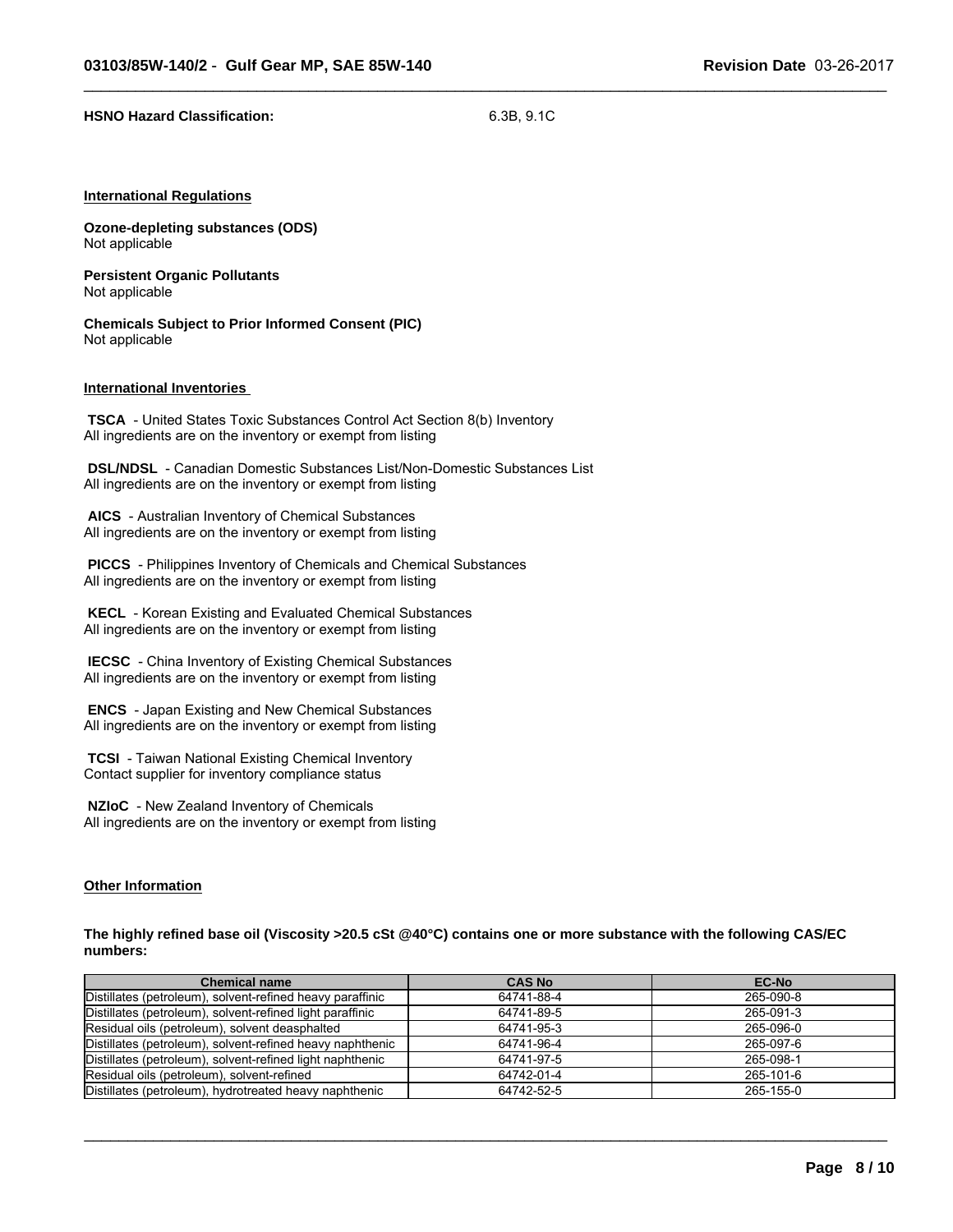| Distillates (petroleum), hydrotreated light naphthenic     | 64742-53-6 | 265-156-6 |
|------------------------------------------------------------|------------|-----------|
| Distillates (petroleum), hydrotreated heavy paraffinic     | 64742-54-7 | 265-157-1 |
| Distillates (petroleum), hydrotreated light paraffinic     | 64742-55-8 | 265-158-7 |
| Distillates (petroleum), solvent-dewaxed light paraffinic  | 64742-56-9 | 265-159-2 |
| Residual oils (petroleum), hydrotreated                    | 64742-57-0 | 265-160-8 |
| Lubricating oils (petroleum), hydrotreated spent           | 64742-58-1 | 265-161-3 |
| Residual oils (petroleum), solvent-dewaxed                 | 64742-62-7 | 265-166-0 |
| Distillates (petroleum), solvent-dewaxed heavy paraffinic  | 64742-65-0 | 265-169-7 |
| Paraffin oils (petroleum), catalytic dewaxed heavy         | 64742-70-7 | 265-174-4 |
| Paraffin oils (petroleum), catalytic dewaxed light         | 64742-71-8 | 265-176-5 |
| Lubricating oils (petroleum), C>25, hydrotreated bright    | 72623-83-7 | 276-735-8 |
| lstock-based                                               |            |           |
| Lubricating oils (petroleum), C20-50, hydrotreated neutral | 72623-85-9 | 276-736-3 |
| oil-based, high-viscosity                                  |            |           |
| Lubricating oils (petroleum), C15-30, hydrotreated neutral | 72623-86-0 | 276-737-9 |
| loil-based                                                 |            |           |
| Lubricating oils (petroleum), C20-50, hydrotreated neutral | 72623-87-1 | 276-738-4 |
| loil-based                                                 |            |           |
| Lubricating oils                                           | 74869-22-0 | 278-012-2 |
| (White mineral oil (petroleum)                             | 8042-47-5  | 232-455-8 |
|                                                            |            |           |

 $\_$  ,  $\_$  ,  $\_$  ,  $\_$  ,  $\_$  ,  $\_$  ,  $\_$  ,  $\_$  ,  $\_$  ,  $\_$  ,  $\_$  ,  $\_$  ,  $\_$  ,  $\_$  ,  $\_$  ,  $\_$  ,  $\_$  ,  $\_$  ,  $\_$  ,  $\_$  ,  $\_$  ,  $\_$  ,  $\_$  ,  $\_$  ,  $\_$  ,  $\_$  ,  $\_$  ,  $\_$  ,  $\_$  ,  $\_$  ,  $\_$  ,  $\_$  ,  $\_$  ,  $\_$  ,  $\_$  ,  $\_$  ,  $\_$  ,

#### **The highly refined, low viscosity base oil (Viscosity <7 cSt @40°C) contains one or more substance with the following CAS/EC numbers:**

| <b>Chemical name</b>                                                    | <b>CAS No</b> | EC-No           |
|-------------------------------------------------------------------------|---------------|-----------------|
| Distillates (petroleum), hydrotreated heavy paraffinic                  | 63742-54-7    | 265-157-1       |
| Distillates (petroleum), hydrotreated light                             | 64742-47-8    | 265-149-8       |
| Distillates (petroleum), hydrotreated light naphthenic                  | 64742-53-6    | 265-156-6       |
| Distillates (petroleum), hydrotreated light paraffinic                  | 64742-55-8    | 265-158-7       |
| Distillates (petroleum), solvent-dewaxed light paraffinic               | 64742-56-9    | 265-159-2       |
| Distillates (petroleum), solvent-dewaxed heavy paraffinic               | 64742-65-0    | 265-169-7       |
| Distillates (petroleum), hydrodesulfurized middle                       | 64742-80-9    | 265-183-3       |
| Dec-1-ene, dimers, hydrogenated                                         | 68649-11-6    | 500-228-5       |
| Hydrocarbons, C11-C14, n-alkanes, isoalkanes, cyclics,<br>k2% aromatics | NOT AVAILABLE | $926 - 141 - 6$ |

## **SECTION 16: OTHER INFORMATION**

| <b>Issuing Date</b>  | 03-26-2017      |  |  |
|----------------------|-----------------|--|--|
| <b>Revision Date</b> | 03-26-2017      |  |  |
| <b>Revision Note</b> | Initial Release |  |  |

#### **Key or legend to abbreviations and acronyms used in the safety data sheet**

| <b>TWA</b> | Time weighted average                                               | STEL         | Short term exposure limit |
|------------|---------------------------------------------------------------------|--------------|---------------------------|
| Ceiling    | Maximum limit value:                                                | $(s)$ - Skin | Skin designation          |
|            | Sensitizers                                                         |              | Carcinogen                |
|            | STOT SE - Specific target organ systemic toxicity (Single exposure) |              |                           |

STOT SE - Specific target organ systemic toxicity (Single exposure)

STOT RE - Specific target organ systemic toxicity (repeated exposure)

VOC - Volatile organic compounds

#### **Disclaimer**

**The information provided in this Safety Data Sheet is correct to the best of our knowledge, information and belief at the date of its publication. The information given is designed only as a guidance for safe handling, use, processing, storage, transportation, disposal and release and is not to be considered a warranty or quality specification. The information relates only to the specific material designated and may not be valid for such material used in combination with any other materials or in any process, unless specified in the text**